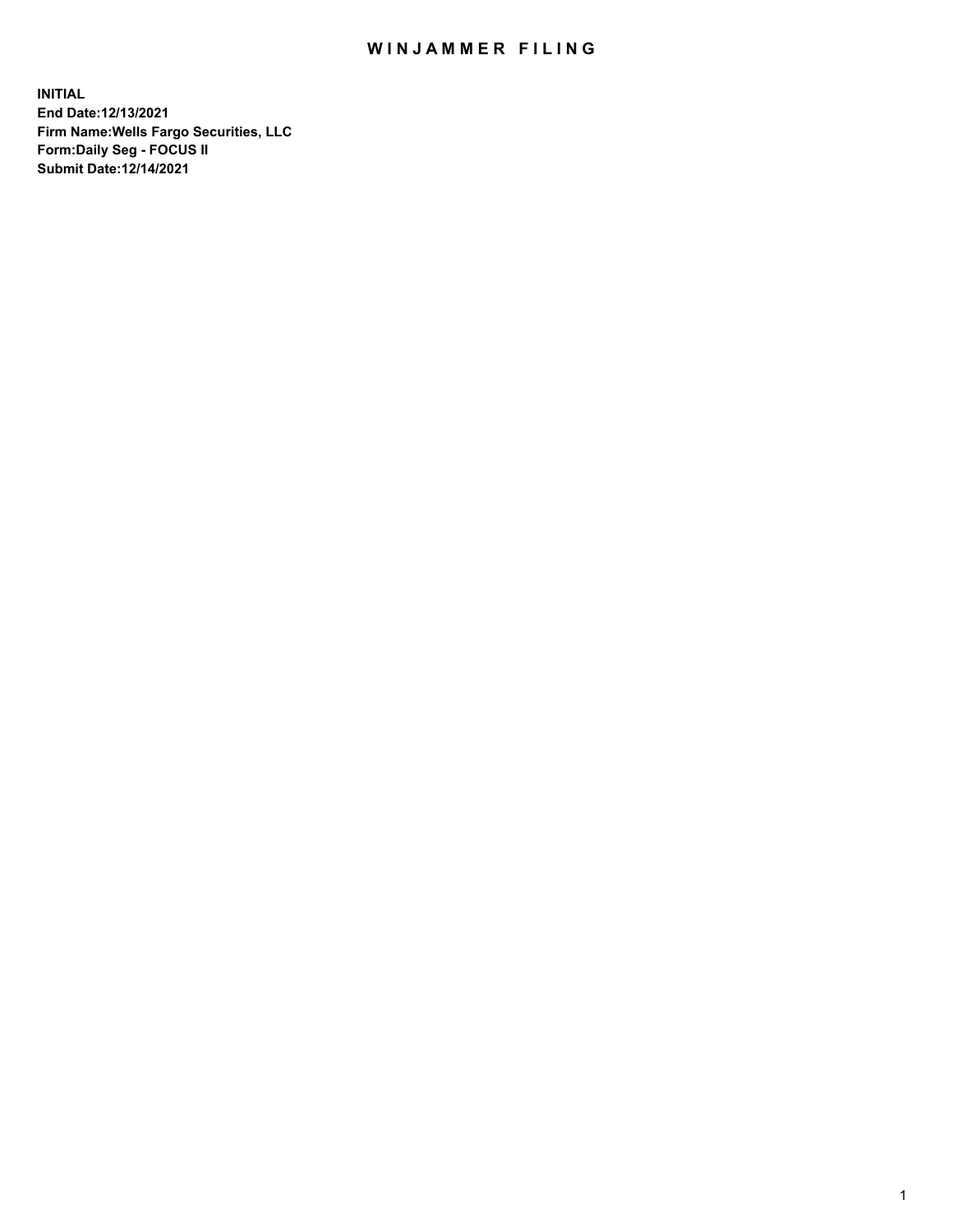**INITIAL End Date:12/13/2021 Firm Name:Wells Fargo Securities, LLC Form:Daily Seg - FOCUS II Submit Date:12/14/2021 Daily Segregation - Cover Page**

| Name of Company                                                                                                                                                                                                                                                                                                                | <b>Wells Fargo Securities LLC</b>                          |
|--------------------------------------------------------------------------------------------------------------------------------------------------------------------------------------------------------------------------------------------------------------------------------------------------------------------------------|------------------------------------------------------------|
| <b>Contact Name</b>                                                                                                                                                                                                                                                                                                            | <b>James Gnall</b>                                         |
| <b>Contact Phone Number</b>                                                                                                                                                                                                                                                                                                    | 917-699-6822                                               |
| <b>Contact Email Address</b>                                                                                                                                                                                                                                                                                                   | james.w.gnall@wellsfargo.com                               |
| FCM's Customer Segregated Funds Residual Interest Target (choose one):<br>a. Minimum dollar amount: ; or<br>b. Minimum percentage of customer segregated funds required:% ; or<br>c. Dollar amount range between: and; or<br>d. Percentage range of customer segregated funds required between: % and %.                       | 115,000,000<br><u>0</u><br><u>00</u><br>0 <sub>0</sub>     |
| FCM's Customer Secured Amount Funds Residual Interest Target (choose one):<br>a. Minimum dollar amount: ; or<br>b. Minimum percentage of customer secured funds required:% ; or<br>c. Dollar amount range between: and; or<br>d. Percentage range of customer secured funds required between: % and %.                         | 30,000,000<br><u>0</u><br>0 <sub>0</sub><br>0 <sub>0</sub> |
| FCM's Cleared Swaps Customer Collateral Residual Interest Target (choose one):<br>a. Minimum dollar amount: ; or<br>b. Minimum percentage of cleared swaps customer collateral required:% ; or<br>c. Dollar amount range between: and; or<br>d. Percentage range of cleared swaps customer collateral required between:% and%. | 340,000,000<br><u>0</u><br>00<br><u>00</u>                 |

Attach supporting documents CH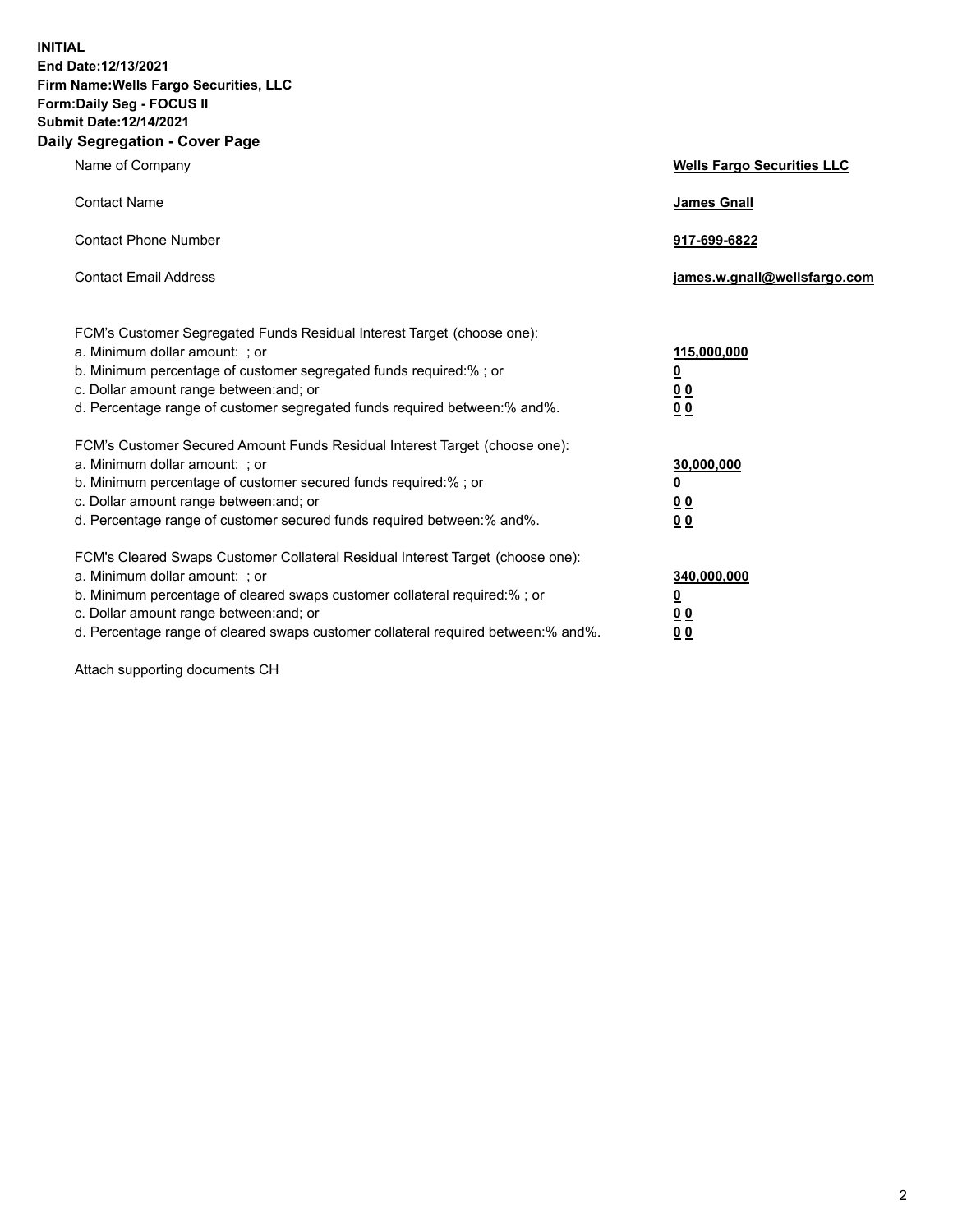**INITIAL End Date:12/13/2021 Firm Name:Wells Fargo Securities, LLC Form:Daily Seg - FOCUS II Submit Date:12/14/2021**

## **Daily Segregation - Secured Amounts**

|     | Foreign Futures and Foreign Options Secured Amounts                                         |                                |
|-----|---------------------------------------------------------------------------------------------|--------------------------------|
|     | Amount required to be set aside pursuant to law, rule or regulation of a foreign            | $0$ [7305]                     |
|     | government or a rule of a self-regulatory organization authorized thereunder                |                                |
| 1.  | Net ledger balance - Foreign Futures and Foreign Option Trading - All Customers             |                                |
|     | A. Cash                                                                                     | 142,287,589 [7315]             |
|     | B. Securities (at market)                                                                   | 195,231,265 [7317]             |
| 2.  | Net unrealized profit (loss) in open futures contracts traded on a foreign board of trade   | 52,165,238 [7325]              |
| 3.  | Exchange traded options                                                                     |                                |
|     | a. Market value of open option contracts purchased on a foreign board of trade              | 3,158 [7335]                   |
|     | b. Market value of open contracts granted (sold) on a foreign board of trade                | $0$ [7337]                     |
| 4.  | Net equity (deficit) (add lines 1. 2. and 3.)                                               | 389,687,250 [7345]             |
| 5.  | Account liquidating to a deficit and account with a debit balances - gross amount           | 4,801,351 [7351]               |
|     | Less: amount offset by customer owned securities                                            | -4,797,116 [7352] 4,235 [7354] |
| 6.  | Amount required to be set aside as the secured amount - Net Liquidating Equity              | 389,691,485 [7355]             |
|     | Method (add lines 4 and 5)                                                                  |                                |
| 7.  | Greater of amount required to be set aside pursuant to foreign jurisdiction (above) or line | 389,691,485 [7360]             |
|     | 6.                                                                                          |                                |
|     | FUNDS DEPOSITED IN SEPARATE REGULATION 30.7 ACCOUNTS                                        |                                |
| 1.  | Cash in banks                                                                               |                                |
|     | A. Banks located in the United States                                                       | 67,216,735 [7500]              |
|     | B. Other banks qualified under Regulation 30.7                                              | 23,275,732 [7520] 90,492,467   |
|     |                                                                                             | [7530]                         |
| 2.  | <b>Securities</b>                                                                           |                                |
|     | A. In safekeeping with banks located in the United States                                   | 128,397,706 [7540]             |
|     | B. In safekeeping with other banks qualified under Regulation 30.7                          | 0 [7560] 128,397,706 [7570]    |
| 3.  | Equities with registered futures commission merchants                                       |                                |
|     | A. Cash                                                                                     | 44,310,353 [7580]              |
|     | <b>B.</b> Securities                                                                        | 86,841,850 [7590]              |
|     | C. Unrealized gain (loss) on open futures contracts                                         | -17,575,399 [7600]             |
|     | D. Value of long option contracts                                                           | 3,158 [7610]                   |
|     | E. Value of short option contracts                                                          | 0 [7615] 113,579,962 [7620]    |
| 4.  | Amounts held by clearing organizations of foreign boards of trade                           |                                |
|     | A. Cash                                                                                     | $0$ [7640]                     |
|     | <b>B.</b> Securities                                                                        | $0$ [7650]                     |
|     | C. Amount due to (from) clearing organization - daily variation                             | $0$ [7660]                     |
|     | D. Value of long option contracts                                                           | $0$ [7670]                     |
|     | E. Value of short option contracts                                                          | 0 [7675] 0 [7680]              |
| 5.  | Amounts held by members of foreign boards of trade                                          |                                |
|     | A. Cash                                                                                     | -14,872,872 [7700]             |
|     | <b>B.</b> Securities                                                                        | 170,061,366 [7710]             |
|     | C. Unrealized gain (loss) on open futures contracts                                         | 20,874,602 [7720]              |
|     | D. Value of long option contracts                                                           | $0$ [7730]                     |
|     | E. Value of short option contracts                                                          | 0 [7735] 176,063,096 [7740]    |
| 6.  | Amounts with other depositories designated by a foreign board of trade                      | 0 [7760]                       |
| 7.  | Segregated funds on hand                                                                    | $0$ [7765]                     |
| 8.  | Total funds in separate section 30.7 accounts                                               | 508,533,231 [7770]             |
| 9.  | Excess (deficiency) Set Aside for Secured Amount (subtract line 7 Secured Statement         | 118,841,746 [7380]             |
|     | Page 1 from Line 8)                                                                         |                                |
| 10. | Management Target Amount for Excess funds in separate section 30.7 accounts                 | 30,000,000 [7780]              |
|     |                                                                                             |                                |

11. Excess (deficiency) funds in separate 30.7 accounts over (under) Management Target **88,841,746** [7785]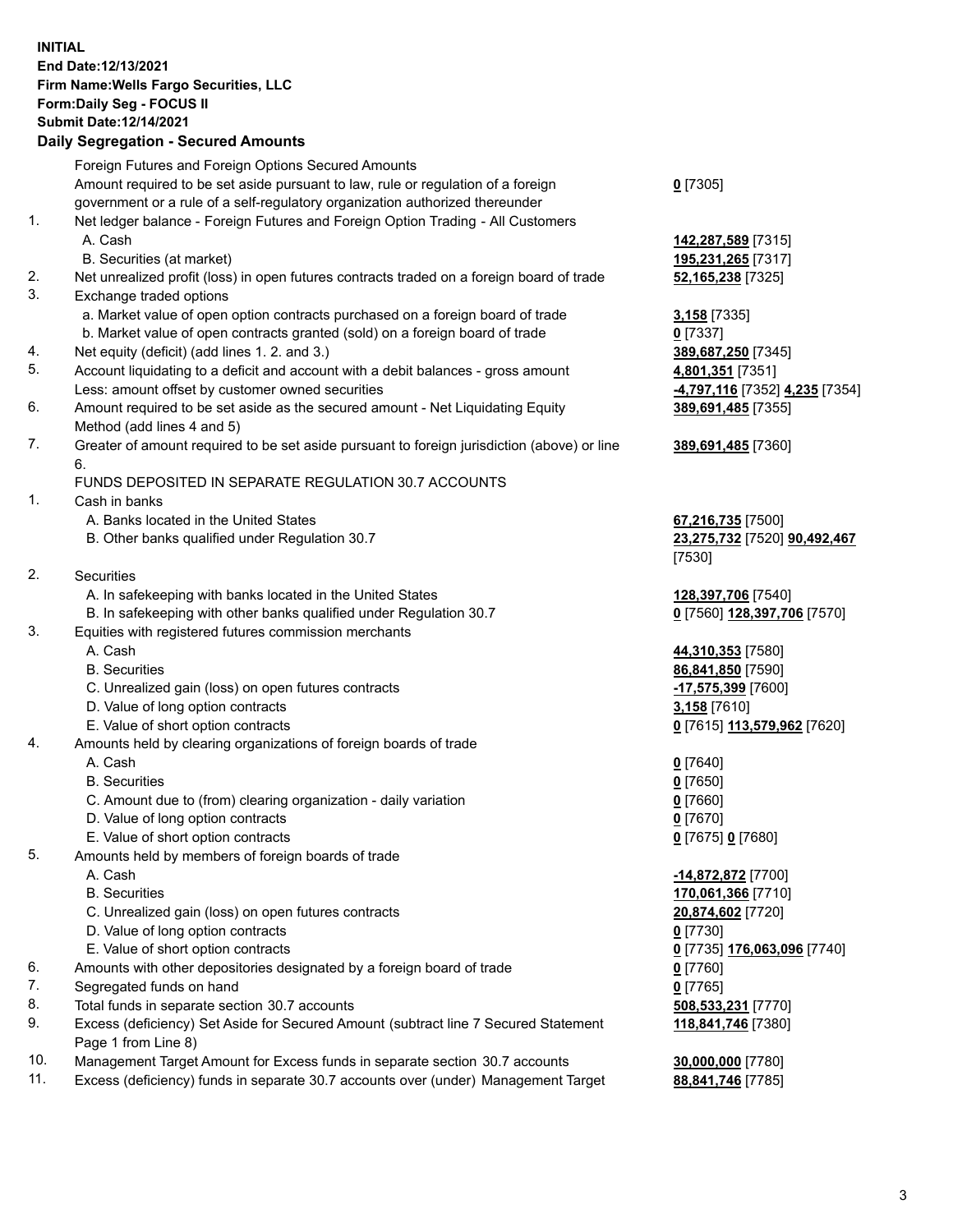**INITIAL End Date:12/13/2021 Firm Name:Wells Fargo Securities, LLC Form:Daily Seg - FOCUS II Submit Date:12/14/2021 Daily Segregation - Segregation Statement** SEGREGATION REQUIREMENTS(Section 4d(2) of the CEAct) 1. Net ledger balance A. Cash **2,778,102,381** [7010] B. Securities (at market) **2,059,440,385** [7020] 2. Net unrealized profit (loss) in open futures contracts traded on a contract market **835,600,430** [7030] 3. Exchange traded options A. Add market value of open option contracts purchased on a contract market **1,269,109,982** [7032] B. Deduct market value of open option contracts granted (sold) on a contract market **-1,315,585,622** [7033] 4. Net equity (deficit) (add lines 1, 2 and 3) **5,626,667,556** [7040] 5. Accounts liquidating to a deficit and accounts with debit balances - gross amount **124,409,125** [7045] Less: amount offset by customer securities **-124,256,699** [7047] **152,426** [7050] 6. Amount required to be segregated (add lines 4 and 5) **5,626,819,982** [7060] FUNDS IN SEGREGATED ACCOUNTS 7. Deposited in segregated funds bank accounts A. Cash **174,948,251** [7070] B. Securities representing investments of customers' funds (at market) **710,236,471** [7080] C. Securities held for particular customers or option customers in lieu of cash (at market) **155,538,005** [7090] 8. Margins on deposit with derivatives clearing organizations of contract markets A. Cash **2,862,516,827** [7100] B. Securities representing investments of customers' funds (at market) **199,358,827** [7110] C. Securities held for particular customers or option customers in lieu of cash (at market) **1,903,902,380** [7120] 9. Net settlement from (to) derivatives clearing organizations of contract markets **116,747,999** [7130] 10. Exchange traded options A. Value of open long option contracts **1,269,109,982** [7132] B. Value of open short option contracts **-1,315,585,622** [7133] 11. Net equities with other FCMs A. Net liquidating equity **0** [7140] B. Securities representing investments of customers' funds (at market) **0** [7160] C. Securities held for particular customers or option customers in lieu of cash (at **0** [7170]

12. Segregated funds on hand **0** [7150]

market)

- 13. Total amount in segregation (add lines 7 through 12) **6,076,773,120** [7180]
- 14. Excess (deficiency) funds in segregation (subtract line 6 from line 13) **449,953,138** [7190]
- 15. Management Target Amount for Excess funds in segregation **115,000,000** [7194]
- 16. Excess (deficiency) funds in segregation over (under) Management Target Amount Excess

**334,953,138** [7198]